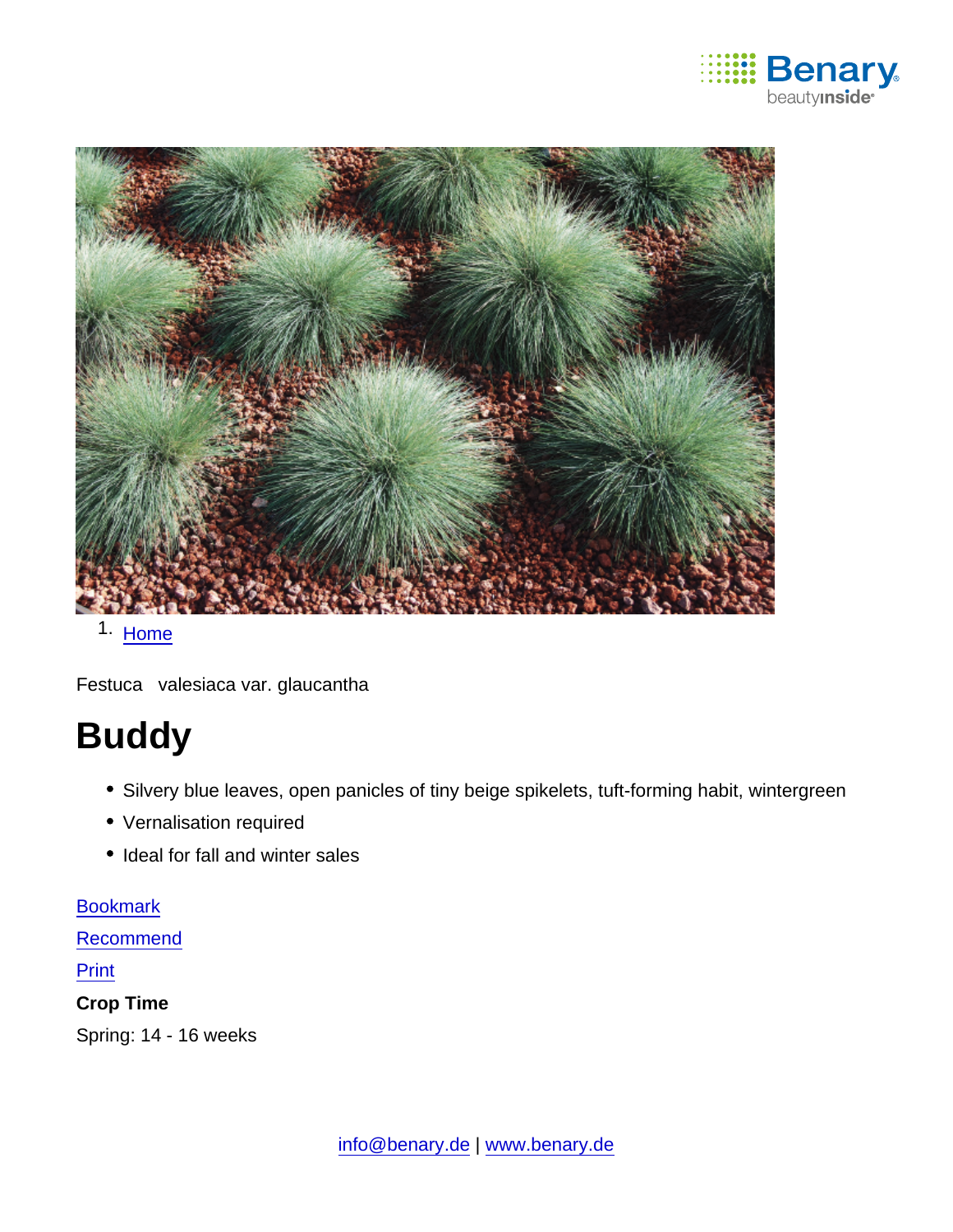

**Height** 

10 ? / 25 cm

Exposure

Sun

Seed Form

Raw Seed

Hardiness Zone

4 - 8

Best Uses Landscape, Rockery

### Culture guide

Usage

Foliage plant, heath and rock garden, roof coverage, graveyard plantings, soil coverage

Sow time

January-March

Sowing method

6-10 seeds in plugs

### **Germination**

7 days at 41-50 °F (5-10 °C), then 68-77 °F (20-25 °C) for an additional 3-5 weeks until germinated.

Growing on

Grow on at 50-65 °F (10-18 °C).